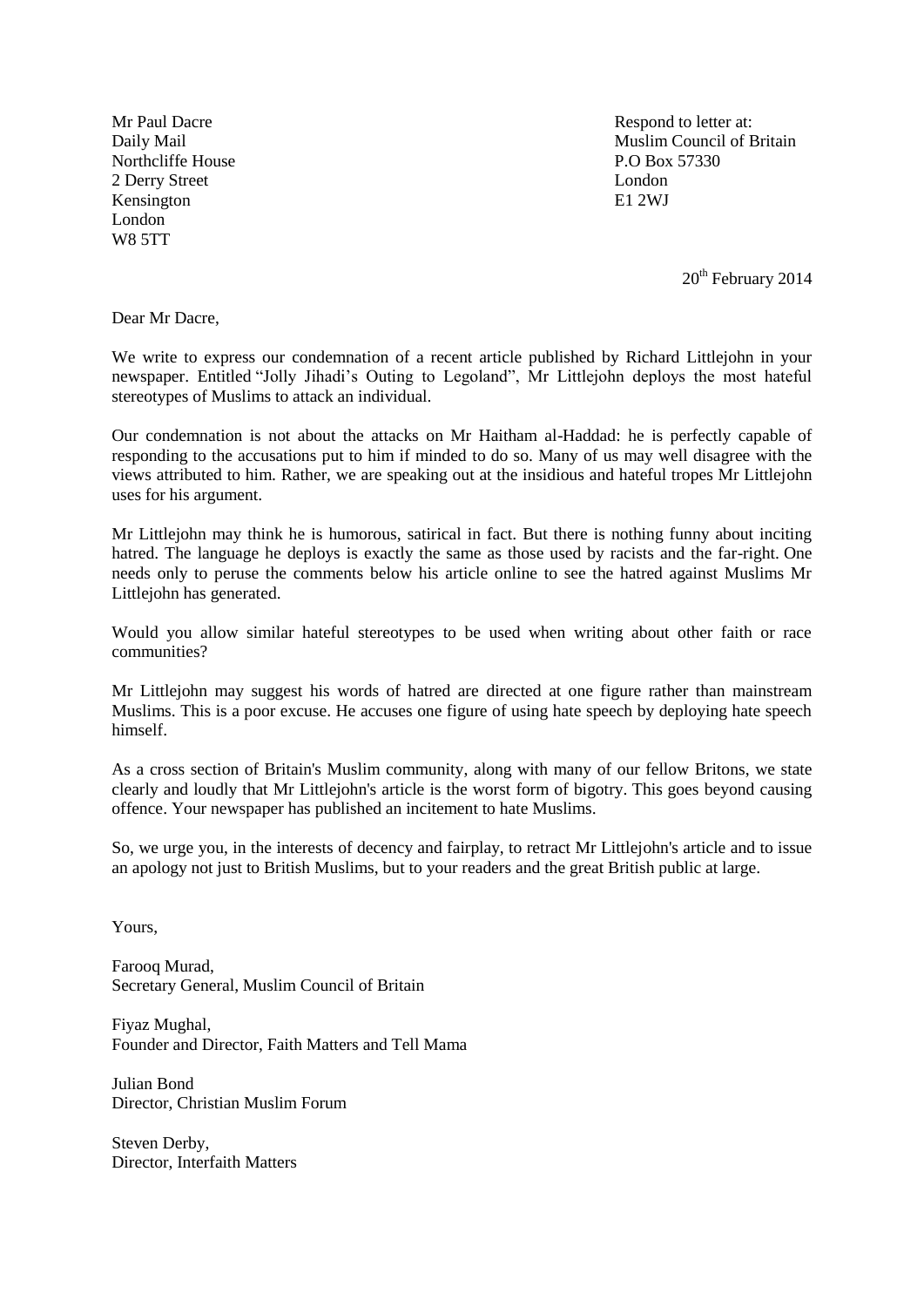Ali Qureshi Secretary General, Union of Muslim Organisations (UMO)

Maulana Sarfraz Madni, Chairman, Mosques & Imams National Advisory Board

Ameena Blake, Vice-President, Muslim Association of Britain

Ali Master, Council of European Jamaats (COEJ)

Saleha Islam Chief Executive, Muslim Youth Helpline

Sufyan G Ismail, Trustee, Engage

Mazhar Khan Executive Board Member, Muslim Council of Scotland

Saleem Kidwai OBE, Secretary General, Muslim Council of Wales

Mohammed Aslam-Ijaz, General Secretary, Council of Mosques, South London and Southern Counties

Abdul Hamid Qureshi Chair, Lancashire Council of Mosques

Ufuk Secgin Chairman, London Islamic Culture and Recreation Society (LICARS)

Ahmed Khelloufi Executive Director, Muslim Welfare House (London)

Mohammed Kozbar British Muslim Initiative and Finsbury Park Mosque

Sheikh Hojjat Ramzy Chair, Iqra Institute, Oxford

Muhammad Jinani Young Muslim Organisation UK

Dr Mohammed Idrees General Secretary, UK Islamic Mission

Ajmal Masroor London Imam and Director of Barefoot Institute

Yusuf Al Khoei Al-Khoei Foundation